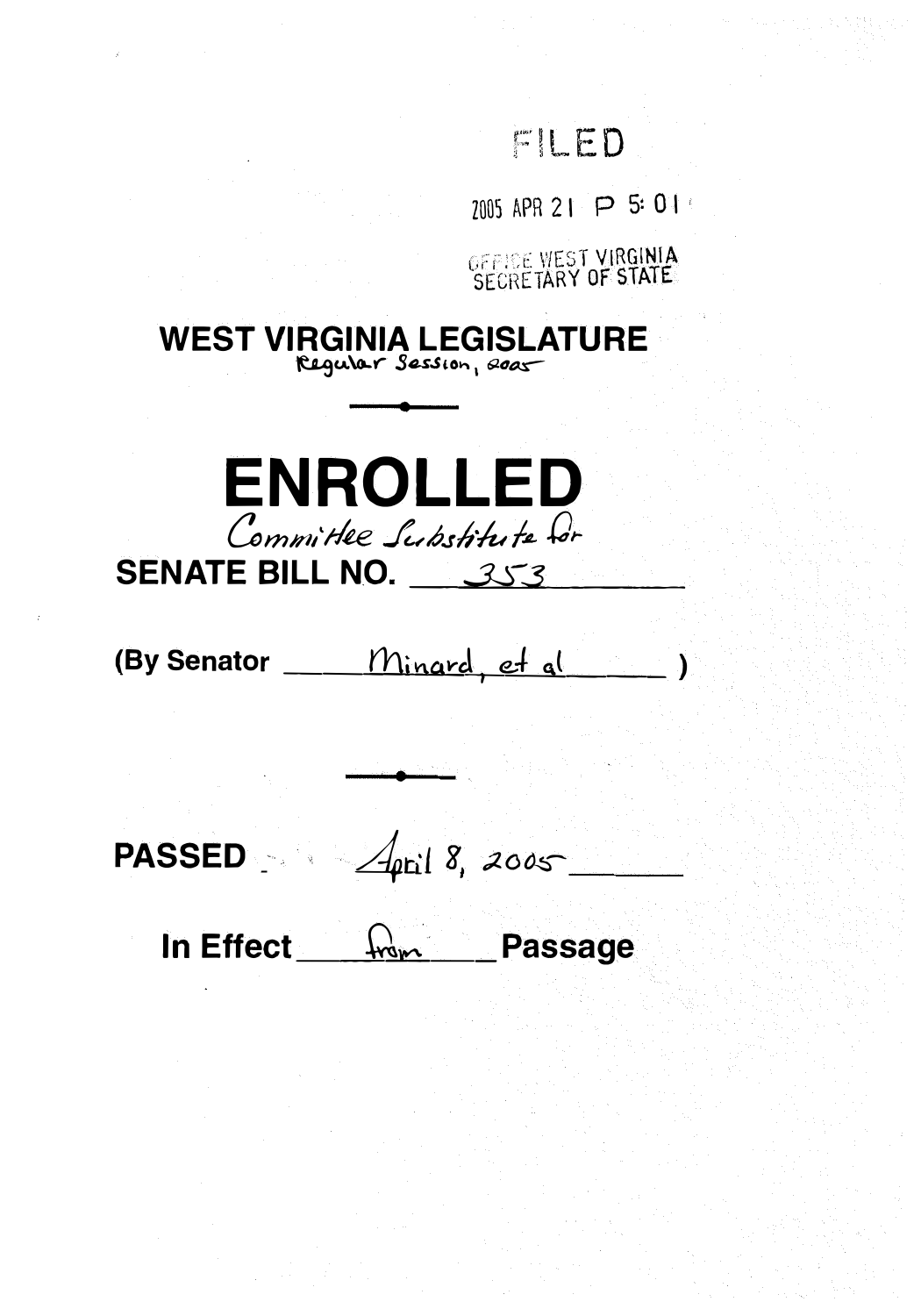# FILED

## $2005$  APR 2 I P 5: 0 1

UPHICE WEST VIRGINIA SECRETARY OF STATE

### **ENROLLED**

### COMMITTEE SUBSTITUTE

### FOR

## **Senate Bill No. 353**

(SENATORS MINARD, FANNING, PREZIOSO, UNGER, BOLEY AND MINEAR, *original sponsors)* 

[Passed April 8, 2005; in effect from passage.]

AN ACT to amend and reenact article 8, chapter 64 of the Code of West Virginia, 1931, as amended, all relating generally to the promulgation of administrative rules by the various executive or administrative agencies and the procedures relating thereto; legislative mandate or authorization for the promulgation of certain legislative rules by various executive or administrative agencies of the state; authorizing certain of the agencies to promulgate certain legislative rules in the form that the rules were filed in the State Register; authorizing certain of the agencies to promulgate certain legislative rules with various modifications presented to and recommended by the Legislative Rule-Making Review Committee; authorizing certain of the agencies to promulgate certain legislative rules as amended by the Legislature; authorizing certain of the agencies to promulgate certain legislative rules with various modifications presented to and recommended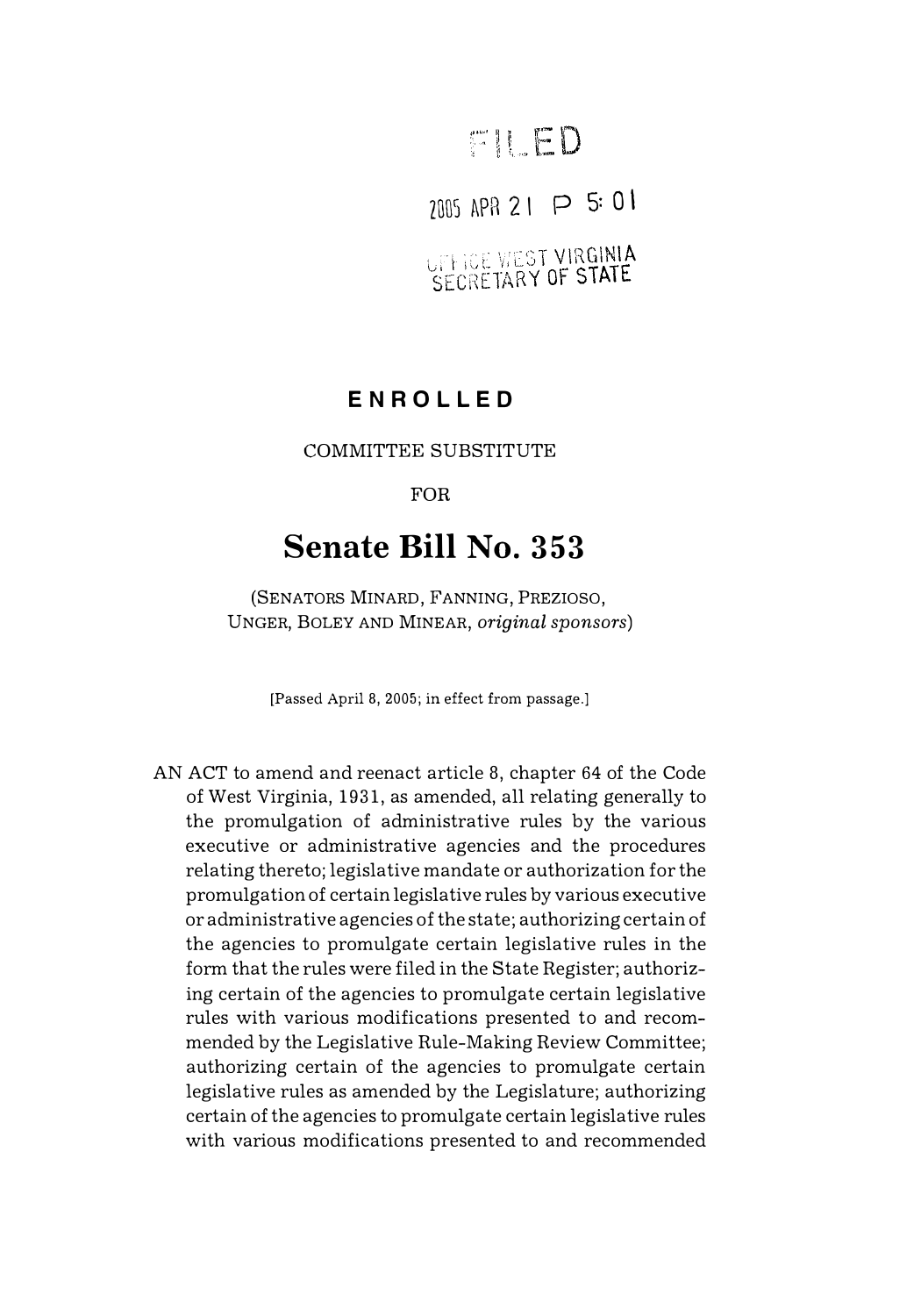Enr. Com. Sub. for S. B. No. 353] 2

by the Legislative Rule-Making Review Committee and as amended by the Legislature; authorizing the Division of Highways to promulgate a legislative rule relating to traffic and safety; authorizing Division of Highways to promulgate a legislative rule relating to use of state roads rights-of-way and adjacent areas; authorizing Division of Highways to promulgate a legislative rule relating to transportation of hazardous waste upon roads and highways; authorizing Division of Motor Vehicles to promulgate a legislative rule relating to administrative due process; and authorizing Division of Motor Vehicles to promulgate a legislative rule relating to examination and issuance of driver's licenses.

*Be it enacted by the Legislature of West Virginia:* 

That article 8, chapter 64 of the Code of West Virginia, 1931, as amended, be amended and reenacted to read as follows:

#### **ARTICLE 8. AUTHORIZATION FOR DEPARTMENT OF TRANSPORTATION TO PROMULGATE LEGISLATIVE RULES.**

#### **§64-8-1. Division of Highways.**

1 (a) The legislative rule filed in the State Register on the 2 twelfth day of January, two thousand four, under the 3 authority of section eight, article two-a, chapter seventeen 4 of this code relating to the Division of Highways (traffic 5 and safety, 157 CSR 5) is authorized.

6 (b) The legislative rule filed in the State Register on the 7 eighteenth day of August, two thousand four, under the 8 authority of section eight, article two-a, chapter seventeen 9 of this code modified by the Division of Highways to meet 10 the objections of the Legislative Rule-Making Review 11 Committee and refiled in the State Register on the eigh-12 teen th day of February, two thousand five, relating to the 13 Division of Highways (use of state roads rights-of-way and 14 adjacent areas, 157 CSR 6) is authorized.

15 (c) The legislative rule filed in the State Register on the 16 sixth day of August, two thousand four, under the author-17 ity of section seven, article eighteen, chapter twenty-two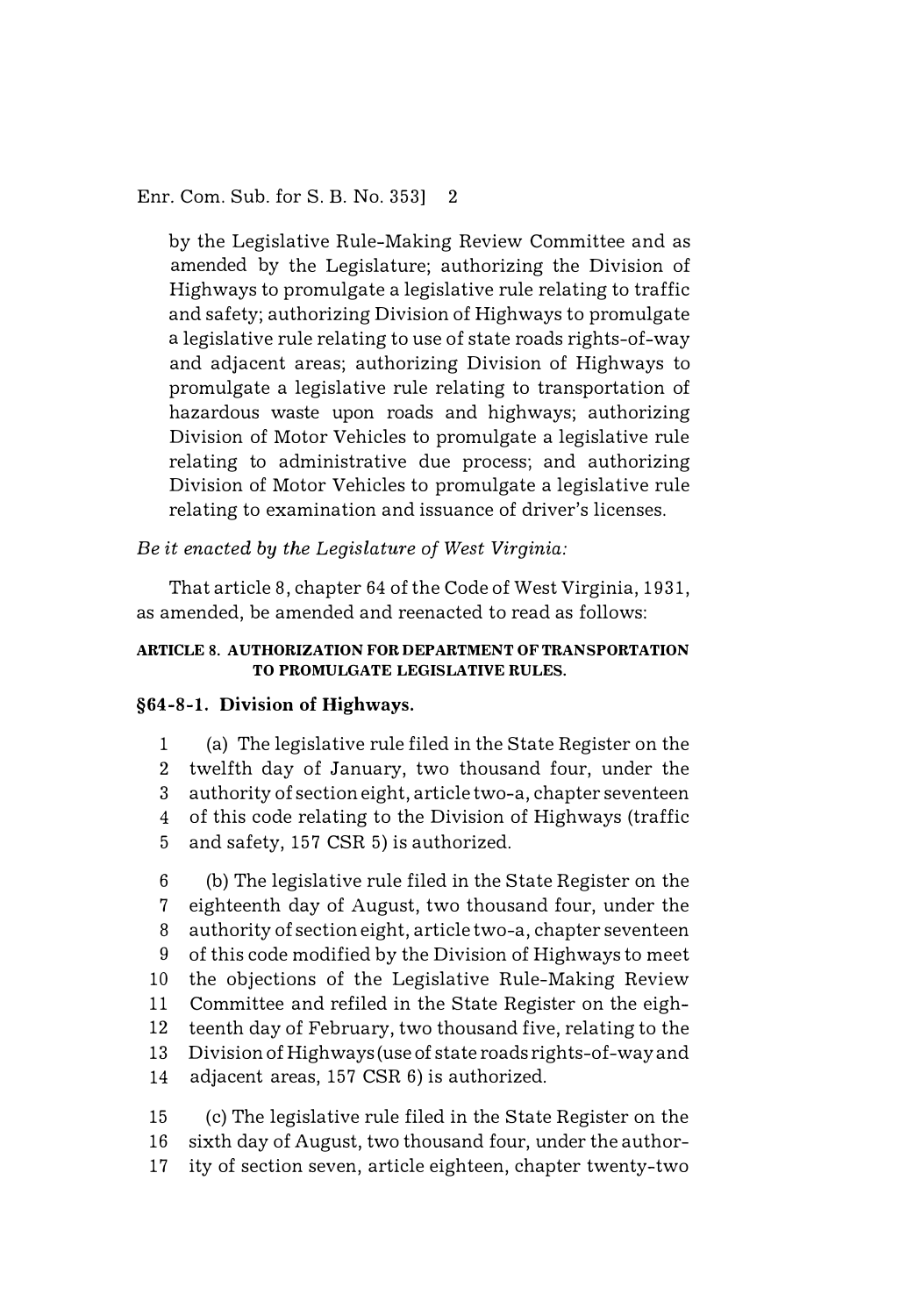18 of this code relating to the Division of Highways (trans-

19 portation of hazardous wastes upon the roads and high-

20 ways, 157 CSR 7) is authorized.

### **§64-8-2. Division of Motor Vehicles.**

1 (a) The legislative rule filed in the State Register on the 2 twenty-fourth day of August, two thousand four, under the 3 authority of section nine, article two, chapter seventeen-a 4 of this code relating to the Division of Motor Vehicles 5 (administrative due process, 91 CSR 1) is authorized.

6 (b) The legislative rule filed in the State Register on the 7 thirteenth day of August, two thousand four, under the 8 authority of section nine, article two, chapter seventeen-a 9 of this code relating to the Division of Motor Vehicles 10 (examination and issuance of driver's licenses, 91 CSR 4) 11 is authorized, with the following amendment:

12 On page twenty-one, subsection 14.4, line three, after the

13 words "10,000 pounds", by striking out the word "buy"

14 and by inserting in lieu thereof the word "but".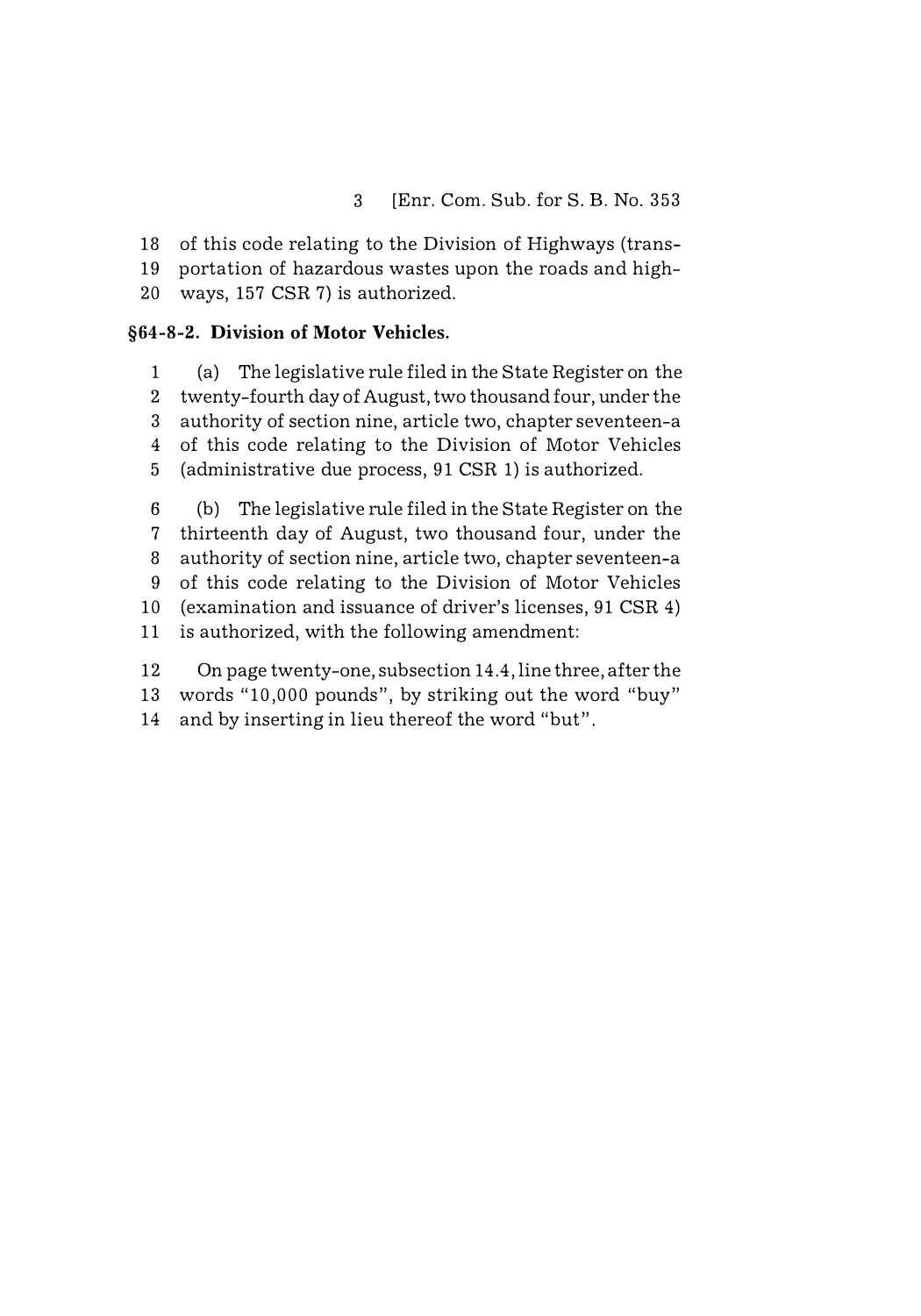Enr. Com. Sub. for S. B. No. 353]  $\overline{4}$ 

The Joint Committee on Enrolled Bills hereby certifies that the foregoing bill is correctly enrolled.

Chairman Senate Committee

Chairman House Committee

Originated in the Senate.

In effect from passage.

**® GCIU** 326-C

Clerk of the Senate

 $22.2...$ Clerk of the House of Delegates

mblen

President of the Senate

. . . . . . . . Speaker House of Delegates

**ST** ronec .. this the...? The within.... $\Lambda$ Day of ...  $..., 2005.$ Governor